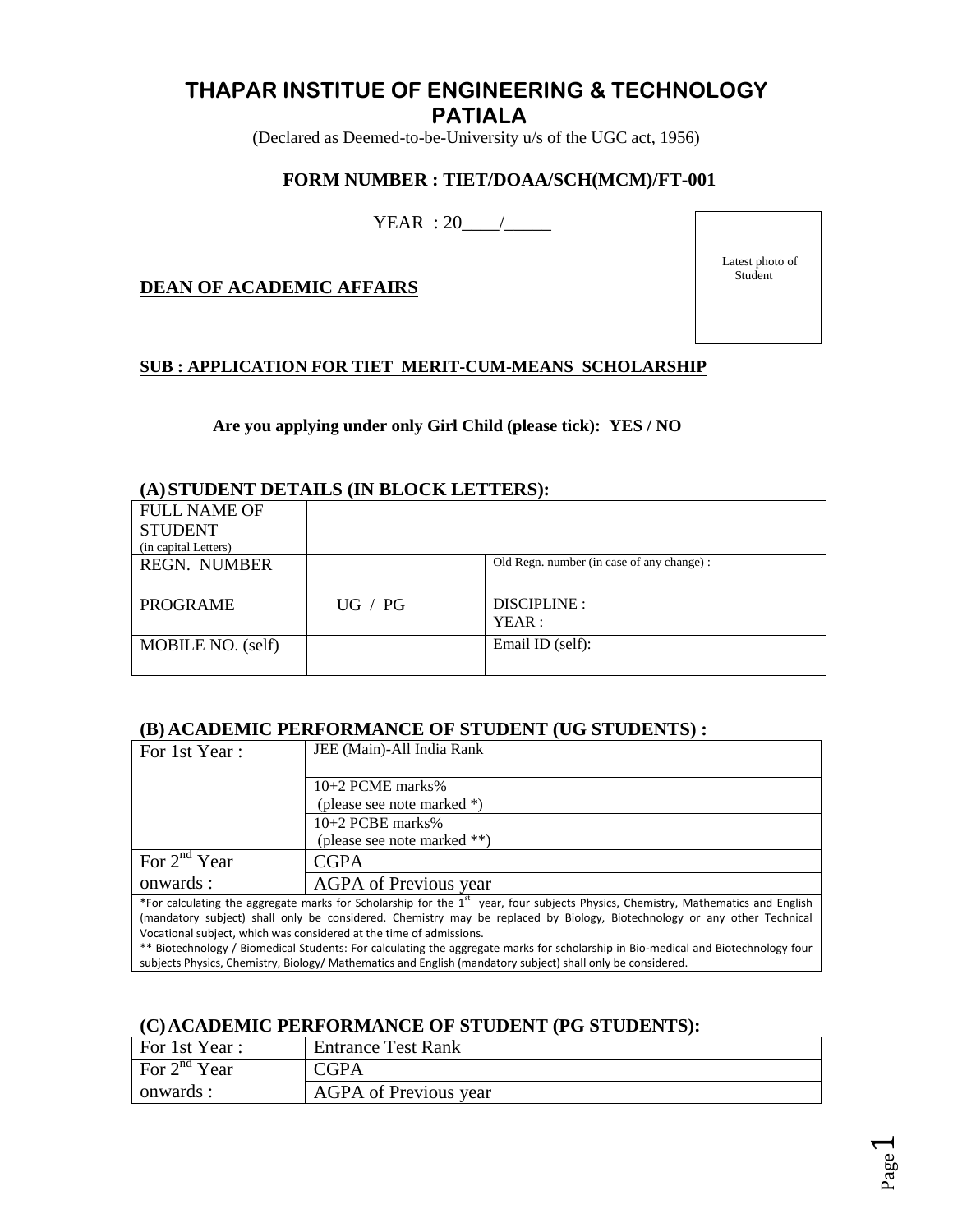# **(D)FAMILY DETAILS OF STUDENT (IN BLOCK LETTERS):**

| <b>FATHER NAME</b>                                              |                                                          | Mobile Number:                      |
|-----------------------------------------------------------------|----------------------------------------------------------|-------------------------------------|
| <b>FATHER</b>                                                   |                                                          | Address of work place:              |
| <b>OCCUPATION</b>                                               |                                                          |                                     |
| <b>MOTHER NAME</b>                                              |                                                          | Mobile Number:                      |
| <b>MOTHER</b>                                                   |                                                          | Address of work place (if working): |
| <b>OCCUPATION</b>                                               |                                                          |                                     |
|                                                                 | <b>Father Annual Income</b><br>$\left( \right)$          | 2) Mother Annual Income             |
| <b>ANNUAL INCOME</b>                                            |                                                          |                                     |
|                                                                 | Rs                                                       |                                     |
| (please attached proof as per<br>details given in the documents |                                                          |                                     |
| list)                                                           | 3) Income from Any Other Source                          | Total Family Income $(1+2+3)$       |
|                                                                 | $(Name \dots \dots \dots \dots \dots \dots \dots \dots)$ |                                     |
|                                                                 |                                                          |                                     |
|                                                                 | Rs.                                                      |                                     |

## **(E) Detail of Financial Assistances/ Scholarship received in the previous year :**

Have you received any financial assistance /Scholarship/Fee Concession :**(Yes /No)** If Yes, Please provide details :

| <b>Name</b><br>(from where the assistance /<br>scholarship received) | <b>Name of Scheme</b> | <b>Total Amount</b><br>received Annually<br>(Rs.) |
|----------------------------------------------------------------------|-----------------------|---------------------------------------------------|
| Government                                                           |                       |                                                   |
| <b>TIET</b>                                                          |                       |                                                   |
| Any other                                                            |                       |                                                   |

#### **(F) Have you applied for any Financial Assistances/ Scholarship this year : (Yes/No)** If Yes, Please provide details:

| Name of Agency | <b>Name of Scheme</b> | <b>Total Amount</b><br>(Rs.) |
|----------------|-----------------------|------------------------------|
| Government     |                       |                              |
| <b>TIET</b>    |                       |                              |
| Any other      |                       |                              |

### **(G)Bank Details of student :**

| Full Name (as per bank account) |  |
|---------------------------------|--|
|                                 |  |
| Saving Bank Account No.         |  |
| <b>Bank Name</b>                |  |
| <b>Branch Address</b>           |  |
| <b>IFSC Code</b>                |  |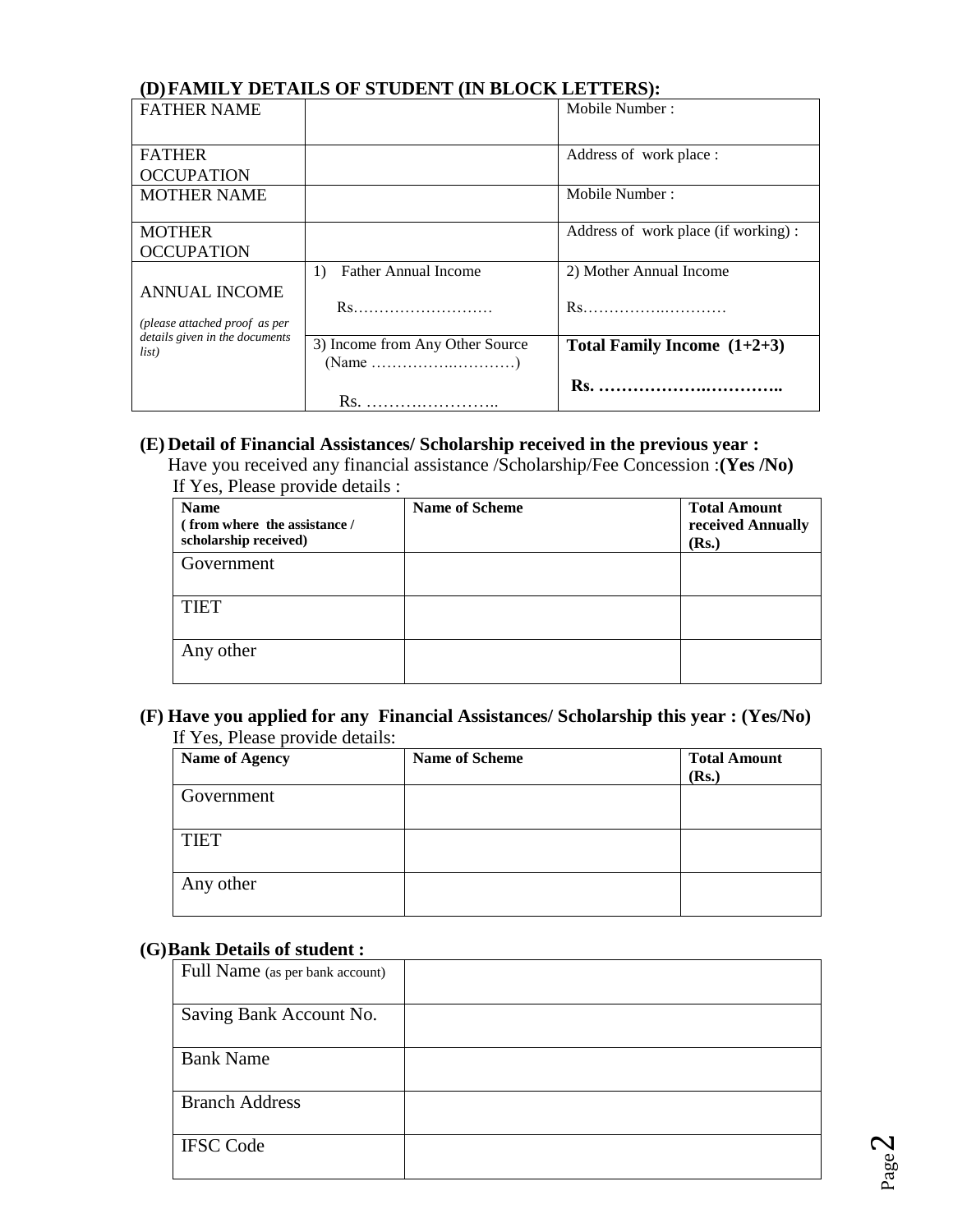# **For UG Students who wish to consider their case under Merit Cum Means Special Scholarship:**

(Please give summary of specific reasons, if you wish to be considered for TIET Merit-Cum-Means (Special) Scholarship and attach all relevant documents) :

I may be considered for TIET Merit-Cum-Means scholarship given to the students according to TIET rules.

## **Undertaking**

Certified that the information given above is true to the best of my knowledge and belief. In case of any discrepancy, disciplinary action can be taken against me. Yours faithfully,

| (Signature) | Dated: $\frac{1}{2}$ |
|-------------|----------------------|
|             |                      |

# **RECOMMENDATION OF HEAD OF DEPARTMENT**

I certify that Mr./Ms. \_\_\_\_\_\_\_\_\_\_\_\_\_\_\_\_\_\_\_\_\_\_\_\_\_\_\_\_\_ Regn. No. \_\_\_\_\_\_\_\_\_\_\_\_\_\_is

a student of B.E / BTECH /ME/MSc./MCA \_\_\_\_\_\_\_\_\_\_\_\_\_\_\_\_\_\_\_\_\_\_\_\_\_\_ year of my

department and bears satisfactory/ unsatisfactory conduct.

I recommend / do not recommend for the award of TIET Merit-Cum-Means Scholarship.

# **HEAD OF DEPARTMENT**

## **NOTE :**

- 1. Merit–Cum-Means (Normal) scholarship is applicable for both UG and PG students whereas Merit-Cum-Means (Special) cases will be considered for UG Students only.
- 2. In Merit-Cum-Means (Special) Scholarship only those cases of deserving UG students will be considered which are not covered under TIET Merit-Cum-Means (Normal) and have some specific reasons. PG students will not be considered for Merit-Cum-Means (Special) scholarship.
- 3. Scholarships shall be awarded to the students whose parent's gross income does not exceeds Rs. 8.00 lakhs per annum.